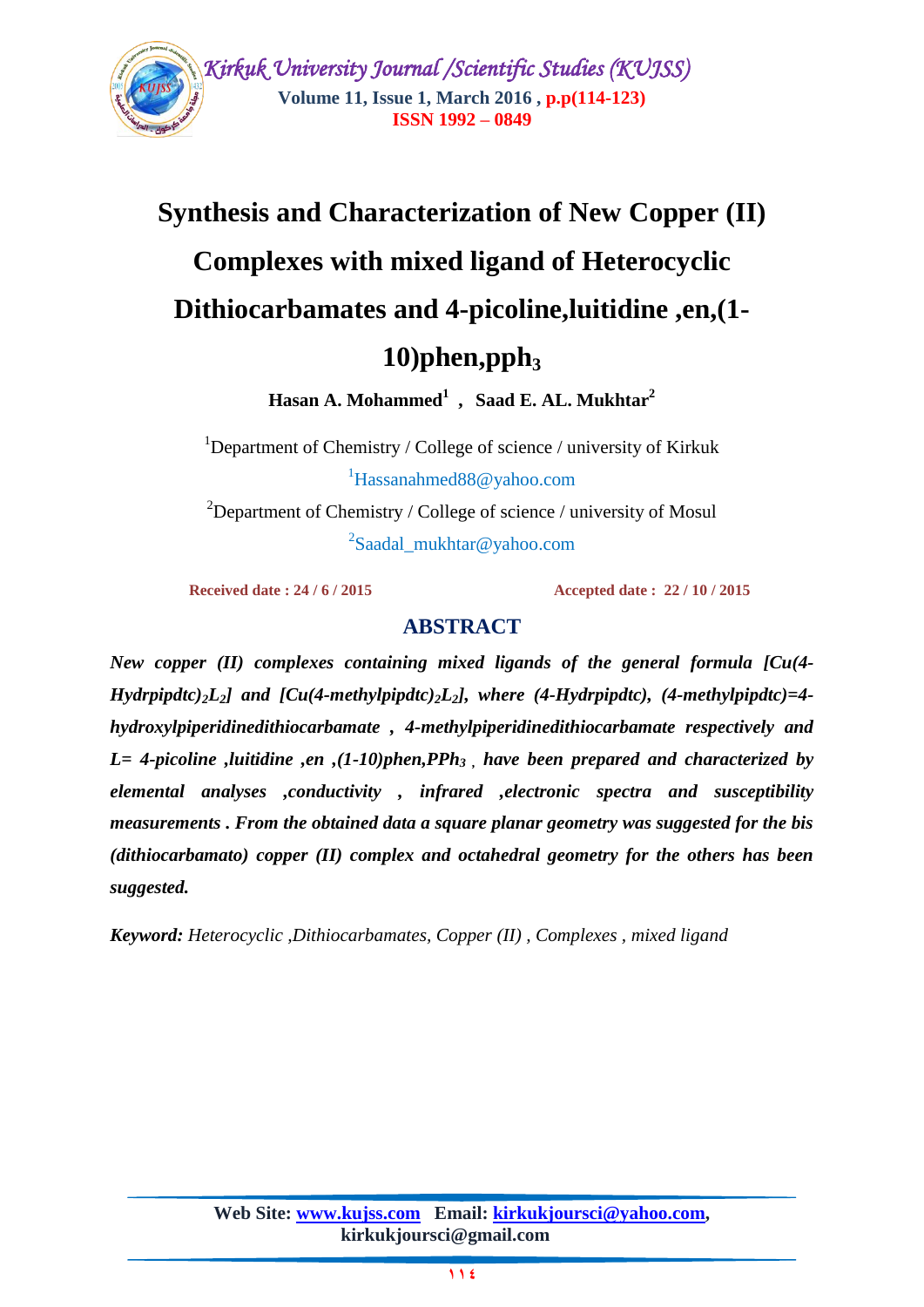

**تحضير وتشخيص معقدات جديدة لمنحاس الثنائي مع مزيج من ليكندات ثنائي ثايوكاربميت و-4 بيكولين, ليوتدين ,اثمين ثنائي امين ,)11-1( فينوثرولين ,ثالثي فنيل فوسفين 1 حسن أحمد محمد , سعد عزالدين المختار 2**

1 قسن الكيوياء / كلية العلوم / جاهعة كركوك <sup>1</sup>Hassanahmed88@yahoo.com 2 قسن الكيوياء / كلية العلوم / جاهعة الووصل <sup>2</sup>Saadal\_mukhtar@yahoo.com

**تاريخ استالم البحث: 24 / 6 / 2015 تاريخ قبول البحث: 22 / 10 / 2015**

#### **الممخص**

**تم تحضير معقدات جديدة لمنحاس تتضمن ليكندات مختمطة صيغتها العامة [2L2)Hydrpipdtc4-(Cu [و 4-)Cu[ = (4-methylpipdtc)و) 4-Hydrpipdtc), ان حيث methylpipdtc)2L2]**

**hydroxylpiperidinedithiocarbamate4- و methylpiperidinedithiocarbamate4- عمى التوالي و L = <sup>3</sup>PPh,phen)1-10(, en, luitidine, picoline4-وشخصت المعقدات المحضرة بواسطة تحميل العناصر وقياسات التوصيمية واطياف االشعة تحت الحمراء والمرئية والفوق البنفسجية وقياسات الحساسية المغناطيسية ومن النتائج تم اقتراح الشكل المربع المستوي لممعقد بس داي ثايوكاربميت نحاس )II )والشكل ثماني السطوح لممعقدات االخرى.**

**الكممات الدالة :** معقدات النحاس , حمقات غير متجانسة , ثنائي ثايوكاربميت , ليكندات مختمطة.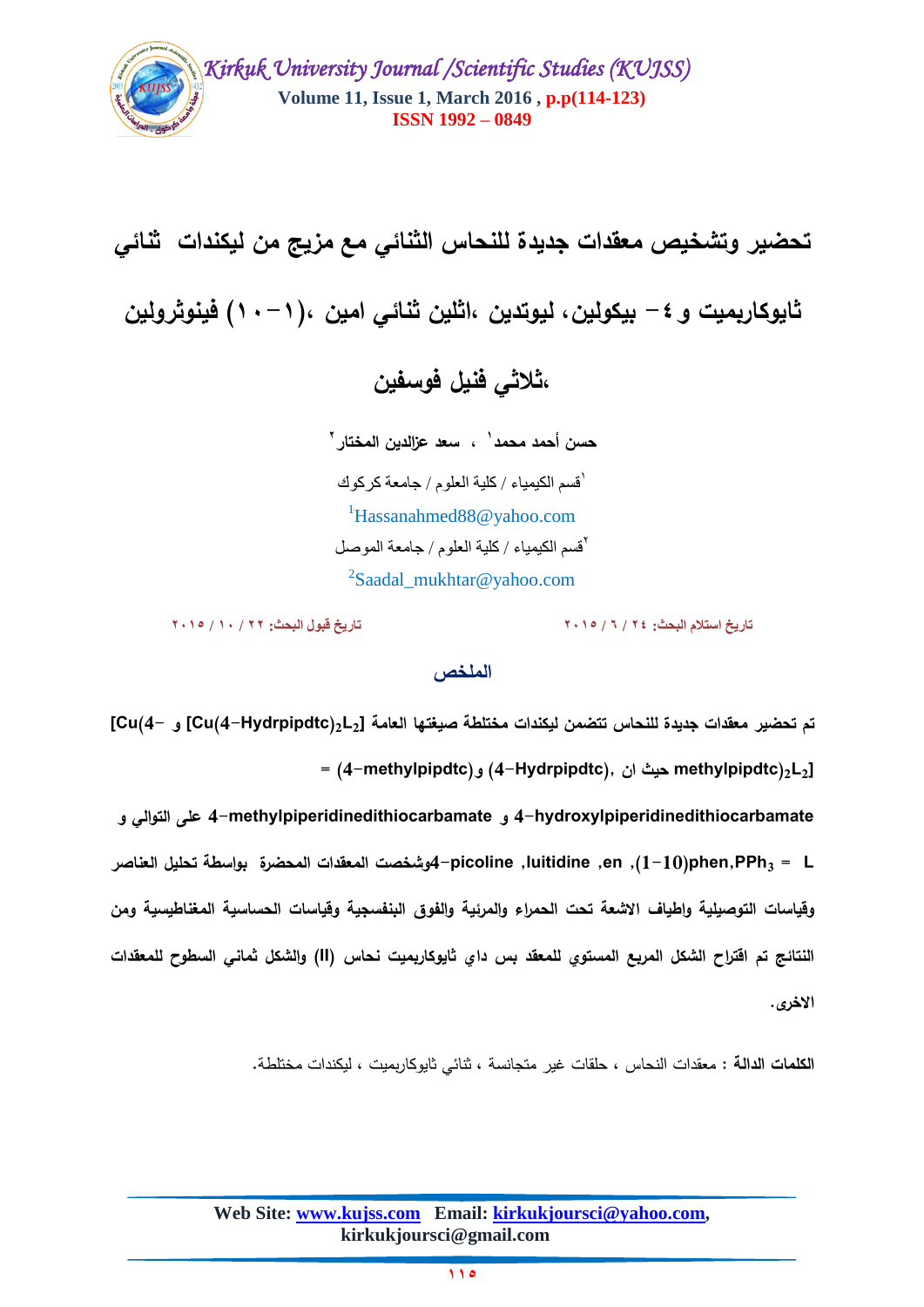# **1 .Introduction**

 Recently, the design and synthesis of coordination complexes have attracted much attention due to their diversity structures as well as potential applications as functional materials and enzymes.[1] Therefore, all kinds of ligands containing nitrogen, oxygen, sulfur or phosphorus are used to synthesize the coordination complexes[2]. Metal dithiocarbamate complexes have been extensively studied. Monomeric, dimeric, polymeric, two-dimensional and three-dimensional structures are all featured amongst these complexes. In copper dithiocarbamate complexes, the copper oxidation states I–III have been accessible[3] because dithiocarbamates have capability to stabilize transition metals in a wide range of oxidation states [4].Some copper (II) complexes with dithiocarbamates have also been reported. Pyrrolidinedithiocarbamate (PDTC) has been shown to exhibit antioxidant, antiviral and antiinflammatory properties and metal transport in membranes [5].

# **2. Experimental**

#### **Materials and Instrumentation**

 All reagents and solvents were commercially available high grade materials (Fluka A.G., Riedel-de Haën, BDH) and used as received, Infrared spectra were recorded on a Brucker Tensor 27co. FTIR spectrophotometer in the  $400-4000$  cm<sup>-1</sup> range using KBr discs Conductivity measurements were carried out on  $10^{-3}$  M solution of the complexes in DMF using conductivity meter PCM3 Jenway at an  $25^\circ$ temperature. The electronic spectra were recorded on a Shimadzu UV-visible spectrophotometer UV-160 for  $10^{-3}M$  solutions of complexes in DMF as solvent at 25°C using 1 cm quartz cell. Metal content was determined spectrophotometrically using AA670 atomic absorption spectrophotometer. Melting points were recorded on an Electrothermal 9300 apparatus. The magnetic measurements were carried out at 25°C on the solids by Faraday's method using Brucker BM6 instrument.

### **I.A. Preparation of sodium 4-hydroxyl piperidinedithiocarbamate, Na(4-hpipdtc)**

 4-hydroxyl piperidine (1.01 g, 0.01 mol) was dissolved in 30 ml of water and the resulting solution was cooled in an ice-salt bath. Sodium hydroxide (0.4 g, 0.01 moles) was added to this solution under stirring, followed by carbon disulfide  $(0.76 \text{ g}, 0.01 \text{ mol})$ . The mixture was stirred for 30 min in the ice-salt bath, then allowed to reach room temperature and stirred for an additional one hour then dried under vacuum. A yellowish white precipitate formed .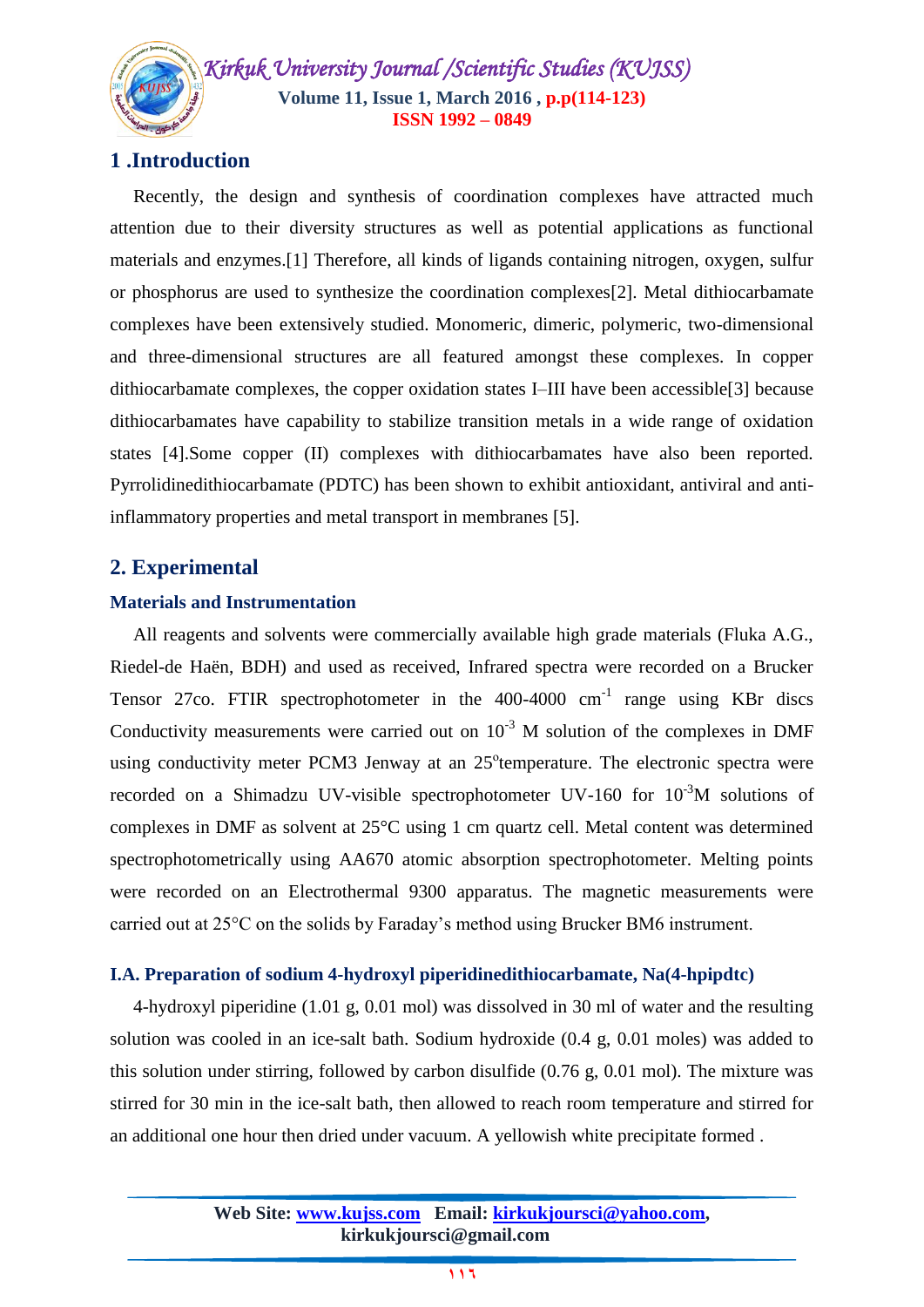

# **I.B. Preparation of 4-methyl piperidinum 4-methylpiperidinedithiocarbamate**  $[S_2$ **CNC**<sub>6</sub>**H**<sub>12</sub>][**H**<sub>2</sub>**NC**<sub>6</sub>**H**<sub>12</sub>].

 The ligand prepared in different method 4-methylPiperidine (9.91g, 0.1 mol) was dissolved in water (20 mL), and carbon disulfide (7.6g, 0.1mol) was added. The reaction was stirred for2 h. Chloroform (80 ml) was added and, after vigorous stirring, the aqueous layer discarded. Reduction in solvent volume led to precipitation of an off-white product. Then dried under vacuum.

#### **I.C. Synthesis of complex [Cu (4-hydpipdtc) <sup>2</sup>]**

 To a solution of sodium 4-hydroxylpiperidinedithiocarbamic (0.5 g, .0025mol) in methanol was added a methanolic solution of  $CuCl<sub>2</sub>.2H<sub>2</sub>O$  (0.203 g, 0.0012 mol) drop wise with constant stirring at room temperature . After 30 min the black precipitate was filtered off and then dried in air.

#### **I.D. Synthesis of complex**  $\left[\text{Cu } (4\text{-hydpi}t)\right]$

 Prepared as in procedure (**I.C**) using the same weight of metal salt above and after the formation of the precipitate, (0.0025 mol) of(triphenylphosphine) or (4- picoline) or (3,5 lutidine) was added with continuous stirring for 30min, the complex separated out, were filtered, washed with methanol 10 ml then dried under vacuum.

#### **I.E. Synthesis of complex [Cu (4-hydpipdtc) <sup>2</sup>L]**

Prepared similarly as in procedure (I.C) using the same weight of metal salt above and after the formation of the precipitate,(0.0012 mol) of (1,10-phenanthroline or ethylenediamine) was added with continuous stirring for 30 min. The complex formed was filtered and washed with methanol 10 ml, then dried under vacuum.

#### **I.F. Synthesis of complex [Cu (4-methylpipdtc) <sup>2</sup>]**

Prepared by the same procedure as for **I.C**using  $[S_2CNC_6H_{12}][H_2NC_6H_{12}]$  (1.0 g, 0.003)mol,  $CuCl<sub>2</sub> 2H<sub>2</sub>O$  (0.254g, 0.0015mol) to formed a black product.

#### **I.G. Synthesis of complex [Cu (4-methylpipdtc) <sup>2</sup>L2]**

 Prepared by the same procedure as for **I.F** using the same weight of metal salt above after the formation of the precipitate, (0.003 mol) of (triphenylphosphine) or (4- picoline) or (3,5 lutidine) was added with continuous stirring for 30min, the complex separated out, were filtered, washed with methanol 10 ml then dried under vacuum.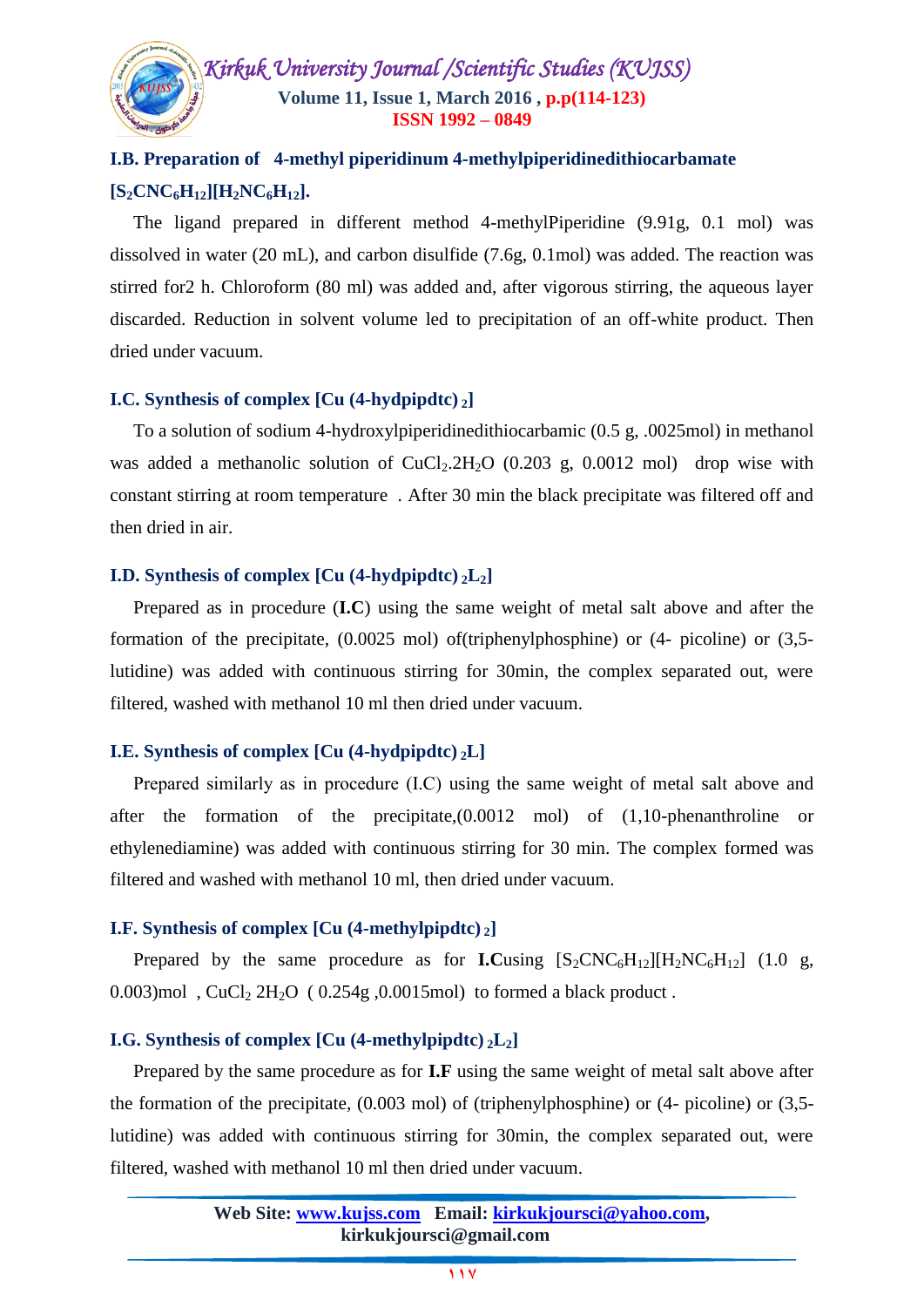#### **I.H. Synthesis of complex [Cu (4-methylpipdtc) <sup>2</sup>L]**

 Prepared by the same procedure as for **I.F** using the same weight of metal salt above after the formation of the precipitate, $(0.0015 \text{mol})$  of  $(1,10)$ -phenanthroline or ethylenediamine) was added with continuous stirring for 30 min.The complex formed was filtered and washed with methanol 10 ml, then dried under vacuum.

## **3. Results and discussion**

 The ligand was prepared by the reaction of carbon disulfide with the secondary amine 4 hydroxypiperidine in the presence of sodium hydroxide and the complexes were prepared by direct addition of the aqueous solution of the copper chloride to the ligand solution in aqueous methanol, using 1:2 (metal: ligand) molar ratio. The base adducts were prepared by adding the base to the prepared bis-complexes in (1:2) or (1:1) molar ratios. Scheme (1).



#### **Scheme (1):** Synthesis of ligands, Cu(II) dithiocarbamate complexes, and their Adducts

 The composition and analytical data for all complexes are given in Table 1; IR and UV-Visible spectra data are giving in Table 2. The low values of molar conductivities of the complexes  $(1.0 - 14.3 \text{ S.cm}^2 \cdot \text{mol}^{-1})$  in DMF solution indicate that all the prepared complexes are non - electrolytes.

#### **Infrared spectra measurements**

 The most significant bands recorded in the FT-IR spectra of the ligand and the complexes are reported in Table 2. For dithiocarbamate compounds, three main regions of IR spectra are of interest. First, the  $1580-1450$  cm<sup>-1</sup> region, which is primarily associated with the stretching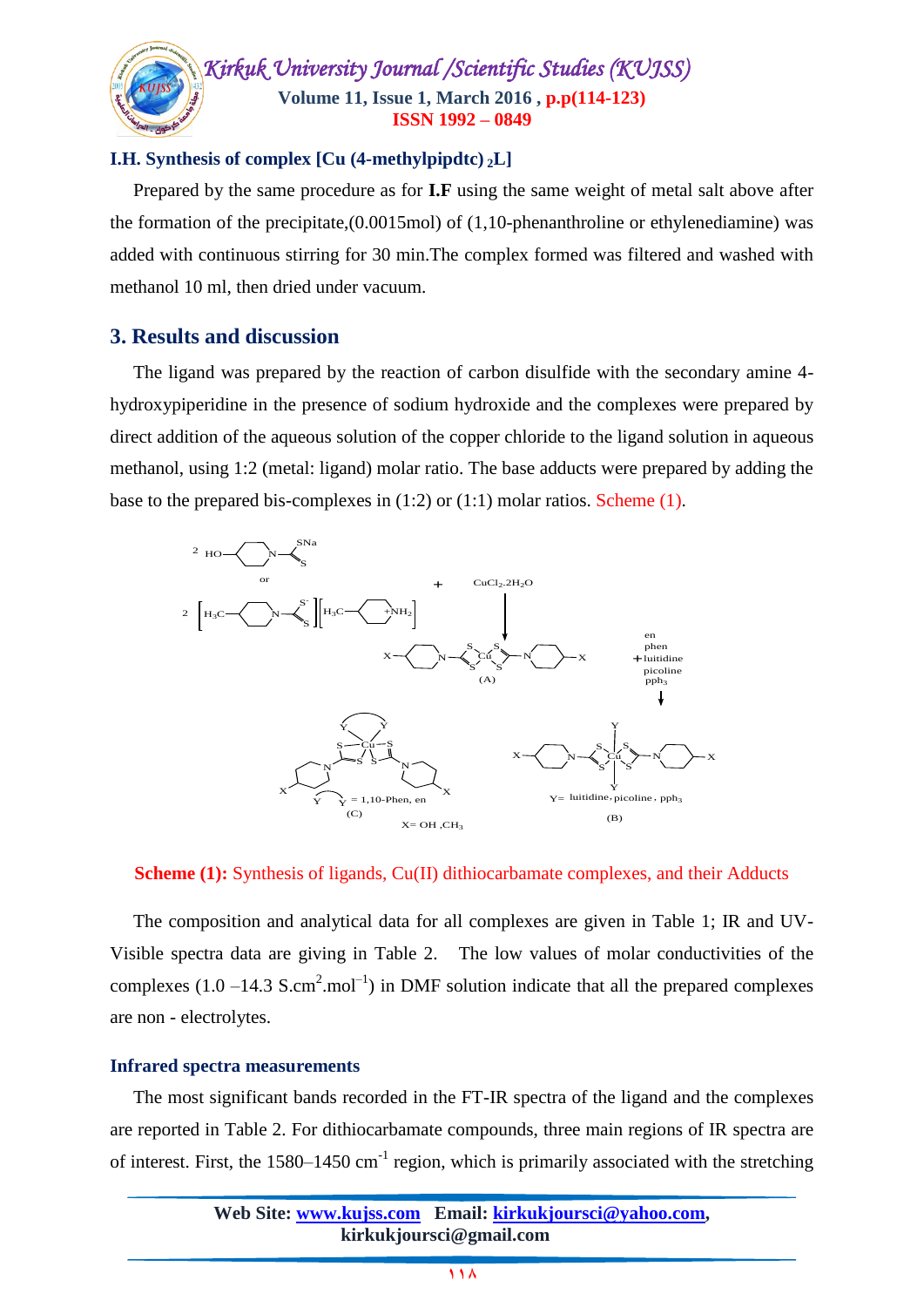vibration of C–N group of  $(N-C)$  moiety; second the 1060–940 cm<sup>-1</sup> region, which is associated with m (–CSS) vibrations and a single absorption band in this region suggests a bidentate behavior in Cu  $(\text{dtc})_2$ , according to [6] third, the 420–250 cm<sup>-1</sup> region associated with m (M–S) vibrations [5]. The ligands shows a strong absorption at (1479, 1462)  $cm^{-1}$ , which is assigned to the C-N stretching frequency, while the complexes showed an absorption at (1487 -1525), (1496-1506)  $cm^{-1}$  respectively, which is assigned to the C=N stretching frequency. In the complexes, if (Cu-S) chelate bonds are formed, then the great contribution of the latter structure will cause the ν(C-N)bands of the complex to shift to a higher frequency. Compared with the ligand, the ν(C-N)band of the complex is indeed shifted towards higher frequency by  $(8-46)$ ,  $(34-44)$  cm<sup>-1</sup> respectively. Thus, the 4hydroxylpiperidinedithiocarbamate and4-methylpiperidinedithiocarbamate ligands coordinate to Copper ions through bidentate sulfur atoms and N-base,  $PPh<sub>3</sub>$ . The presence of a single strong band (999 – 1016),(1022-1042) cm<sup>-1</sup> respectively due to a v(CSS)mode in the spectra of the complex is strongly indicative of the bidentate behavior of the dithio ligand in the complexes. [7].

#### **UV-Visible spectroscopy**

The UV spectra of the 1,2 ligands showed absorption band at 32187, 31847cm<sup>-1</sup> assigned to the transition  $n \rightarrow \pi^*$  and  $\pi \rightarrow \pi^*$  respectively. The complexes 3, 9 show a broad band at 16556, 16447 cm<sup>-1</sup> which can be attributed to groping the  $[^2B_{1g} \rightarrow ^2A_{1g}]$  and  $[^2B_{1g} \rightarrow ^2E_g]$ transitions respectively. The bands at (23584, 32894 ) (23584,33557) attributed to charge transfer transitions respectively. [8]. Octahedral copper (Il) complexes are expected to show the transitions  $[^2B_{1g} \rightarrow ^2A_{1g}]$ ,  $[^2B_{1g} \rightarrow ^2B_{2g}]$ ,  $[^2B_{1g} \rightarrow ^2E_g]$  but bands due to these transitions usually overlap to give often one broad absorption band.[9]Three bands has been observed for other complexes ,ν(16038-16666 ),ν(20833-22935 ),ν(31645-34482 )these band has been assigned to d-d transition and other charge transfer respectively .

### **Magnetic susceptibility studies**

From the Table (1) the 3,9 complexes show values (1.5,1.77) B.M behavior suggest square planar geometry. [10]. The magnetic moment complex is lower than spin only value could indicate the existence of antiferromagnetic interactions. [7,11]. The other complexes show values (1.76-2.41) B.M due to one electron. Behavior suggests an octahedral geometry. [12,13].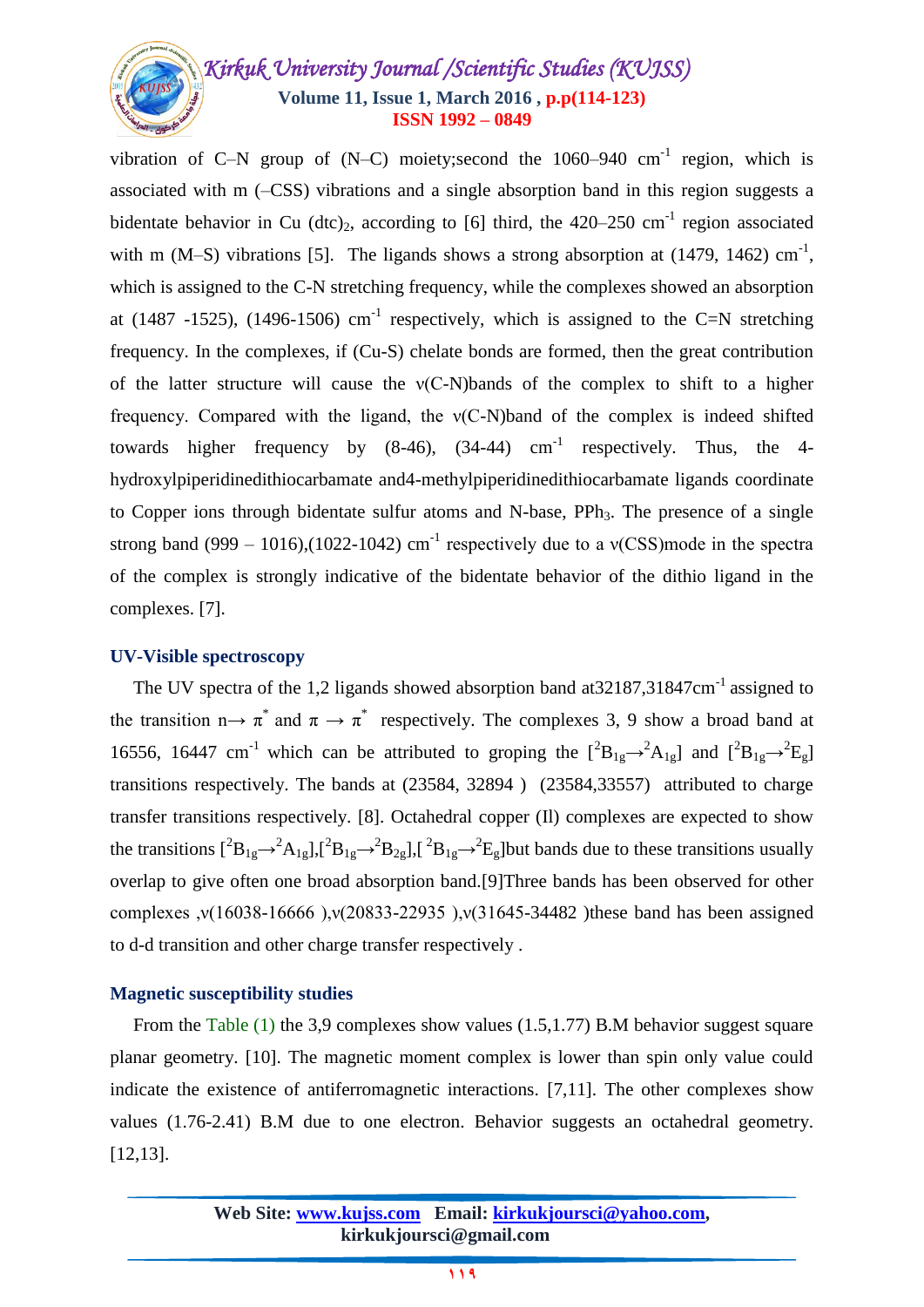

# **4. Conclusion**

 From the above discussions the following structures were suggested which indicate a four coordinate geometry around the metal ion with a bidentate coordination ligand through two sulphur atoms Fig. (1) expected have a square planar geometry.

 The other six coordinate complexes suggest the coordination via four sulphur atoms of the two 4- substituted piperidinedithiocarbamte ligands and two nitrogen of N-base or two phosphorus atoms of PPh<sub>3</sub> Fig.  $(2)$  expected a octahedral geometry.

Table (1): analytical and some physical properties of the prepared ligands and their complexes

| Comp<br>.no.     | <b>Chemical</b> for mula                                       | Color           | m.p<br>$c^{\circ}$ | <b>Yield</b><br>$\frac{0}{0}$ | Analysis found (calc.) % |                  |                  |                  |                  | Molar<br>conductivity<br>$\Omega^1$ .cm <sup>2</sup> .mol <sup>-1</sup> | $\mu_{\text{eff}}$ |
|------------------|----------------------------------------------------------------|-----------------|--------------------|-------------------------------|--------------------------|------------------|------------------|------------------|------------------|-------------------------------------------------------------------------|--------------------|
|                  |                                                                |                 |                    |                               | $\mathcal{C}$            | $\mathbf H$      | N                | S                | M                |                                                                         |                    |
| l.               | Na (4-hydpipdtc)                                               | yellowish white | 113                | 90                            | 36.18<br>(35.89)         | 5.05<br>(5.13)   | 7.03<br>(6.94)   | 32.16<br>(32.25) |                  |                                                                         |                    |
| $\overline{2}$ . | $[S_2CNC_6H_{12}][H_2NC_6H_{12}]$                              | white           | 115                | 91                            | 41.58<br>(41.52)         | 12.87<br>(12.68) | 13.86<br>(13.65) | 31.68<br>(30.69) |                  |                                                                         |                    |
| 3.               | $[Cu (4-hydpipdtc)2]$                                          | <b>Black</b>    | 266                | 87                            | 34.66<br>(34.74)         | 4.81<br>(4.63)   | 6.74<br>(6.61)   | 30.81<br>(30.71) | 30.8<br>(30.7)   | 4.4                                                                     | 1.50               |
| 4.               | $[Cu (4-hyd$ pipdtc $)_{2}$ (PPh <sub>3</sub> ) <sub>2</sub> ] | Light green     | 208                | 35                            | 38.32<br>(38.56)         | 3.73<br>(3.62)   | 2.98<br>(2.78)   | 13.62<br>(13.54) | 13.62<br>(13.56) | 1.1                                                                     | 2.41               |
| 5.               | [Cu $(4-hydpipdtc)_{2}(en)$ ]                                  | Light black     | 215                | 55                            | 35.48<br>(35.38)         | 5.91<br>(5.76)   | 11.83<br>(11.74) | 27.03<br>(26.93) | 27.03<br>(26.98) | 2.9                                                                     | 1.92               |
| 6.               | $[Cu(4-hyd$ pipd tc) $2(4-pic)2]$                              | Dark green      | 187                | 61                            | 47.88<br>(47.96)         | 5.65<br>(5.42)   | 9.31<br>(9.43)   | 21.28<br>(21.33) | 21.28<br>(21.39) | 1.0                                                                     | 1.76               |
| 7.               | [Cu (4-hydpipdtc)2(phen)]                                      | Light black     | 211                | 51                            | 48.36<br>(48.43)         | 4.70<br>(4.44)   | 9.40<br>9.34)    | 21.49<br>(21.33) | 21.49<br>(21.22) | 53                                                                      | 1.98               |
| 8.               | [Cu (4-hydpipdtc)2(leuti)2]                                    | Light black     | 180                | 64                            | 49.56<br>(49.65)         | 6.04<br>(5.88)   | 8.90<br>8.75     | 20.33<br>(19.95) | 20.33<br>(19.93) | 14.3                                                                    | 2.33               |
| 9.               | $[Cu(4-meth pipdtc)2]$                                         | black           | 190                | 93                            | 40.83<br>(40.92)         | 5.83<br>(5.91)   | 6.80<br>(6.91)   | 31.11<br>(31.40) | 31.11<br>(31.32) | 12.2                                                                    | 1.77               |
| 10.              | $[Cu (4-methpip dtc)2(PPh3)2]$                                 | black           | 135                | 55                            | 41.05<br>(41.17)         | 4.17<br>(4.31)   | 2.99<br>(3.12)   | 13.68<br>(12.88) | 13.68<br>(12.87) | 2.0                                                                     | 2.02               |
| 11.              | [Cu (4-methpipdtc) <sub>2</sub> (en)]                          | black           | 198                |                               | 40.89<br>(40.78)         | 6.82<br>(6.67)   | 11.93<br>(11.77) | 27.26<br>(26.77) | 27.26<br>(27.14) | 72                                                                      | 2.09               |
| 12.              | $[Cu(4-methpipdtc)2(4-pic)2]$                                  | light green     | 160                | 50                            | 52.22<br>(52.14)         | 6.36<br>(6.28)   | 9.37<br>(9.17)   | 21.42<br>(21.24) | 21.42<br>(21.24) | 12.8                                                                    | 2.15               |
| 13.              | [Cu (4-methpipdtc)2(phen)]                                     | black           | 175                | 59                            | 52.75<br>(52.34)         | 5.41<br>(5.59)   | 9.47<br>9.45     | 21.64<br>(21.89) | 21.64<br>(21.44) | 12.9                                                                    | 2.32               |
| 14.              | [Cu (4-methpipd tc)2(leuti)2]                                  | black           | 185                | 48                            | 53.72<br>(53, 69)        | 6.71<br>(6.88)   | 8.95<br>8.64     | 20.46<br>20.16   | 20.46<br>(20.16) | 4.1                                                                     | 2.27               |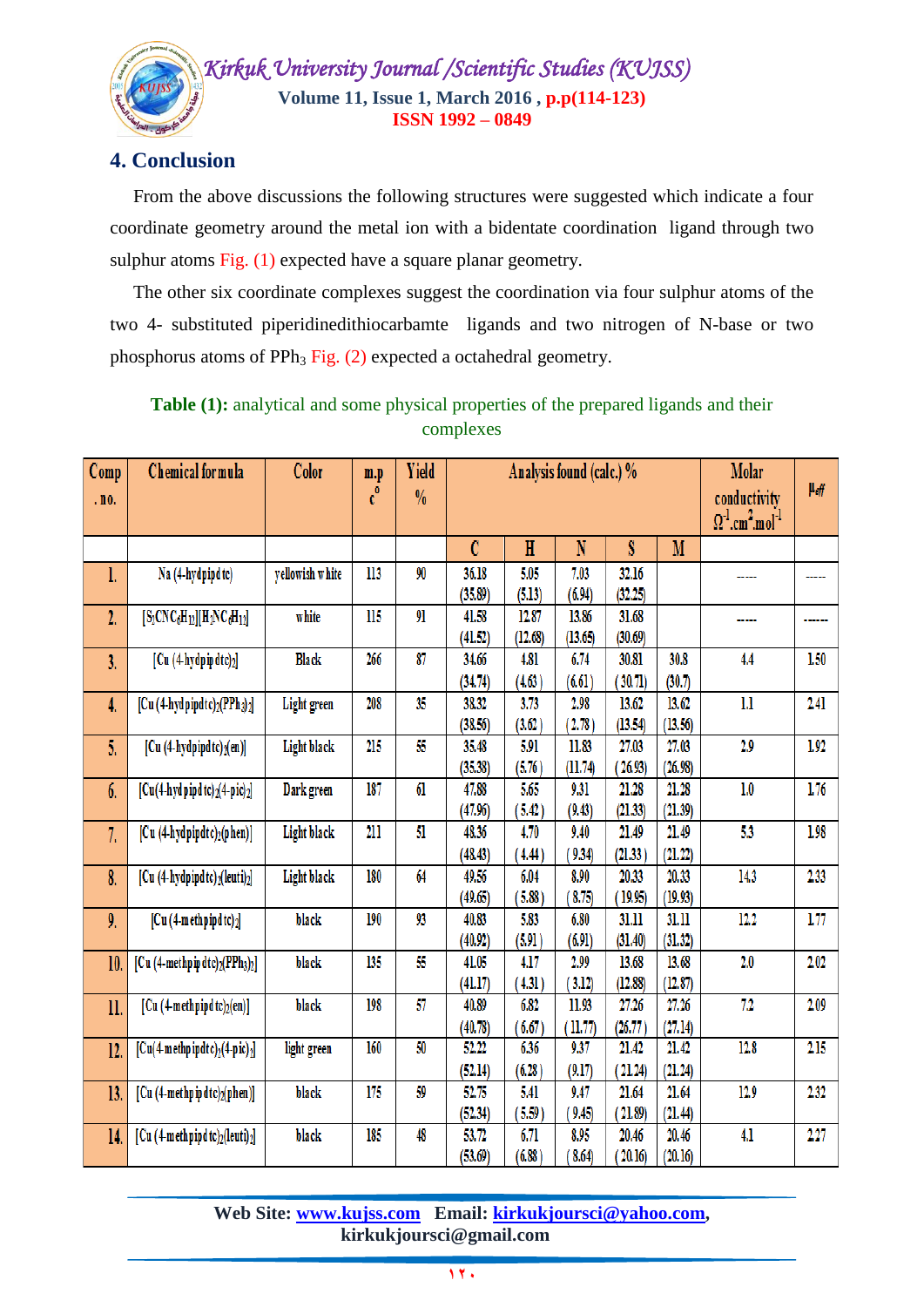# Table (2): IR bands (cm<sup>-1</sup>) and electronic spectral data of the ligand and prepared

complexes.

| No. | compound                                               | $v(C-S)$ | $v(C-N)$ | $v(M-N)$ | $v(M-S)$ | d-d transition and<br>other absorption cm <sup>-1</sup> |
|-----|--------------------------------------------------------|----------|----------|----------|----------|---------------------------------------------------------|
| 1.  | Na (4-hydpipdtc)                                       | 949(s)   | 1479(s)  |          |          | 31847,33212                                             |
| 2.  | $[S_2CNC_6H_{12}][H_2NC_6H_{12}]$                      | 966(s)   | 1462     |          |          | 32187,35769                                             |
| 3.  | [Cu $(4-hydpj/dt)_{2}$ ]                               | 1016(w)  | 1500(m)  |          | 482(w)   | 16156,32894                                             |
| 4.  | [Cu $(4-hydpipdtc)2(PPh3)2$                            | 999(m)   | 1525(w)  |          | 515(w)   | 16038,34482                                             |
| 5.  | [Cu $(4-hydroipdtc)2(en)$ ]                            | 1005(s)  | 1487(s)  | 607(w)   | 484(m)   | 16666, 32894                                            |
| 6.  | $[Cu(4-hydroipdtc)2(4-pic)2]$                          | 1005(w)  | 1504(m)  | 558(w)   | 497(w)   | 16611,34246                                             |
| 7.  | [Cu $(4-hydroipdtc)2(phen)$ ]                          | 999(w)   | 1500(s)  | 619(w)   | 485(w)   | 16124, 31645                                            |
| 8.  | [Cu $(4-hydpipdtc)_{2}$ (leuti) <sub>2</sub> ]         | 1005(m)  | 1506(s)  | 590(m)   | 492(w)   | 16447,32894                                             |
| 9.  | [Cu $(4\text{-meth pipdtc})_2$ ]                       | 1024(w)  | 1504(s)  | ------   | 484(w)   | 16407,33557                                             |
| 10. | [Cu $(4\text{-methpipdtc})_2(\text{PPh}_3)_2$ ]        | 1026(m)  | 1506(s)  |          | 516(w)   | 16722,36231                                             |
| 11. | [Cu $(4\text{-methpipdtc})_2(\text{en})$ ]             | 1042(m)  | 1496(s)  | 555(w)   | 493(w)   | 16456,34722                                             |
| 12. | $[Cu(4-meth pipdtc)2(4-pic)2]$                         | 1036(m)  | 1506(s)  | 580(w)   | 494(m)   | 16233,36764                                             |
| 13. | [Cu $(4\text{-methpipdtc})_2(\text{phen})$ ]           | 1024(m)  | 1502(vs) | 576(w)   | 503(w)   | 16051,35714                                             |
| 14. | [Cu (4-methpipdtc) <sub>2</sub> (leuti) <sub>2</sub> ] | 1022(w)  | 1506(s)  | 555(w)   | 494(w)   | 16356,32679                                             |



**Fig.(1):** suggested structure for [Cu (4-hydpipdtc)<sub>2</sub>], X=OH,CH<sub>3</sub>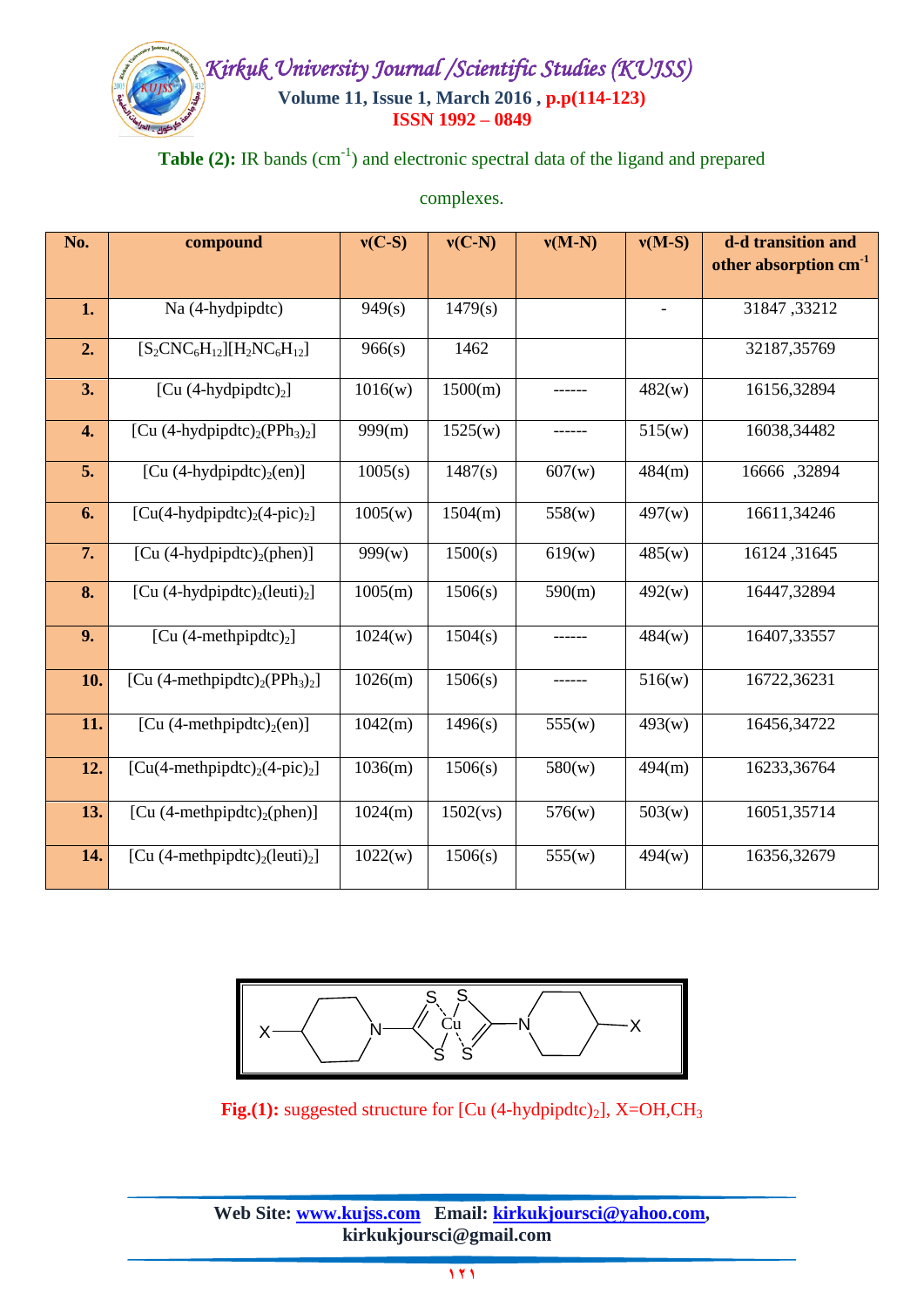



**(a)**



**(b)**

**Fig.(2):** suggested structure for (4-8) [Cu (II) complexes (a) Y=PPh<sub>3</sub>, 4- picoline, ,luitidine .(b) en, phen, $X=OH,CH<sub>3</sub>$ 

### **REFERENCES**

**[1]** F.L. Qing, W.J. Hua, L.J. Ming, H. Y. Fang,(2009): *Synthesis and Crystal Structure of a New Cu(II) Dithiocarbamate Complex CuI(prdtc)(phen)*., Chinese J. Struct. Chem, vol.28, No.5, pp.580-584.

**[2]** B. Mac´ıas, V. M.Villa, E.Chicote, S.M. Velasco, A. Castineiras, and J. Borra´s, (2002): *Copper complexes with dithiocarbamates derived from natural occurring amino acids*. Crystal and molecular structure of[Cu(en)(EtOH)(H2O)3][Cu(dtc-pro)2] ., Polyhedron, vol.21pp. 1899- 1904

**[3]** L. F. Hou., Y. Zhong, Y. Mei and J.Fan,(2009): *Bis[N,N-bis(2 hydroxyethyl)dithiocarbamato-k2S,S']copper(II*).,Acta.Cryst.vol 65.pp.1664 **[4]** Hogarth. G, (2005): *Progress of inorganic chemistry*. Vol.53 p.71.